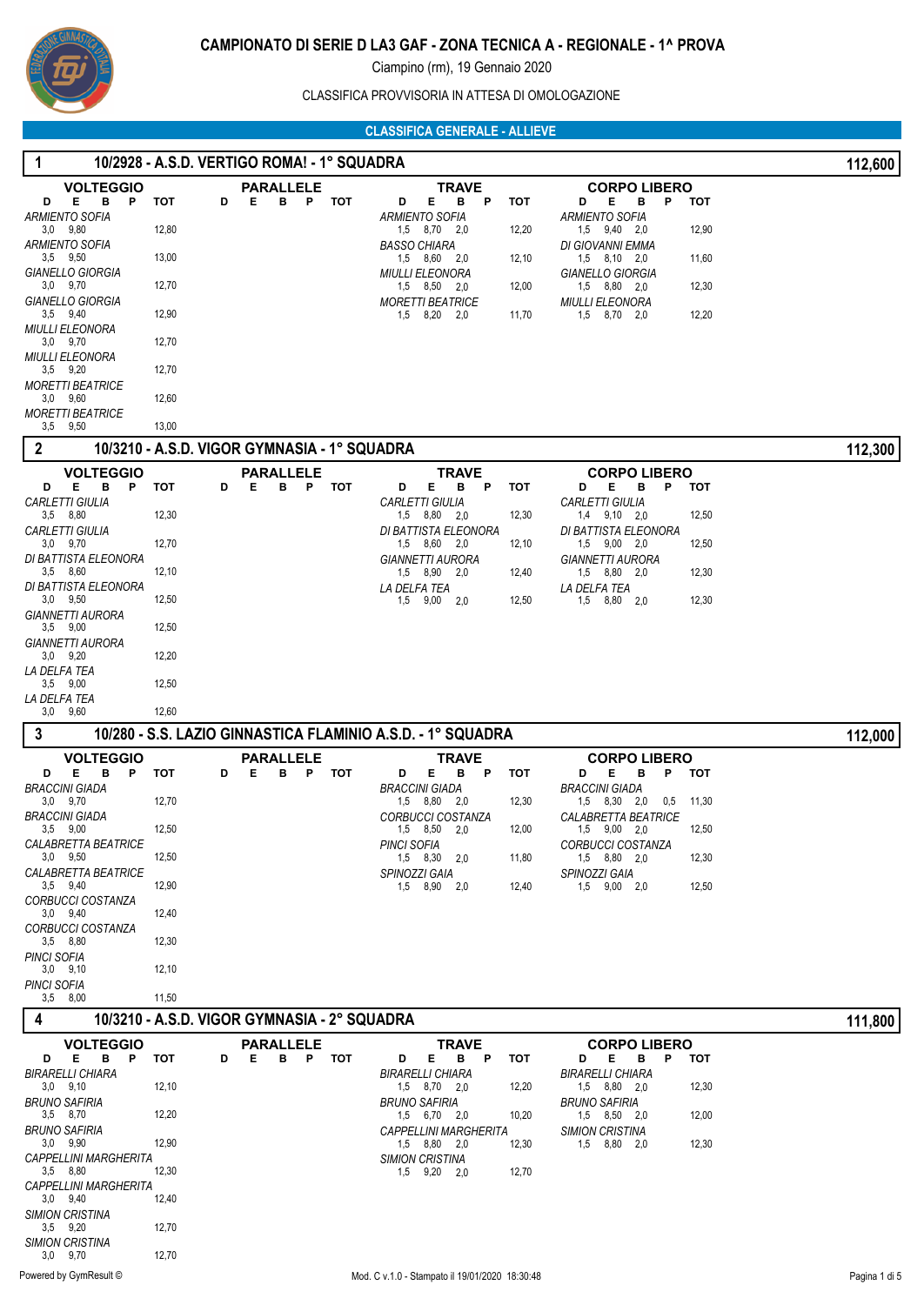

CLASSIFICA PROVVISORIA IN ATTESA DI OMOLOGAZIONE

## **CLASSIFICA GENERALE - ALLIEVE**

| $\sqrt{5}$                                    |                 |                                               |                                                                                 | <u> 10/2708 - SOCIETÀ S. D. SPORT ACADEMY VALLE DEI CASALI A RESPONSABILITÀ LIMITATA - 1º SQI</u> | 111,200 |
|-----------------------------------------------|-----------------|-----------------------------------------------|---------------------------------------------------------------------------------|---------------------------------------------------------------------------------------------------|---------|
| <b>VOLTEGGIO</b><br>E<br>B P<br>D             | тот<br>D        | <b>PARALLELE</b><br>Е<br>в<br>P<br>тот        | TRAVE<br>Е.<br>B P<br>тот<br>D                                                  | <b>CORPO LIBERO</b><br>Е<br>В<br>- P<br>тот<br>D                                                  |         |
| <b>ACUNZO VALENTINA</b>                       |                 |                                               | <b>ACUNZO VALENTINA</b>                                                         | <b>ACUNZO VALENTINA</b>                                                                           |         |
| $3.0$ $9.70$<br><b>ACUNZO VALENTINA</b>       | 12,70           |                                               | 8,80<br>12,30<br>1,5<br>- 2.0<br><b>MASTROIANNI CARLOTTA</b>                    | 12,10<br>1,5 8,60 2,0<br><b>MASTROIANNI CARLOTTA</b>                                              |         |
| $3,5$ $9,10$<br><b>MASTROIANNI CARLOTTA</b>   | 12,60           |                                               | $1,5$ $8,70$ $2,0$<br>12,20<br>RIZZARI ANNA MARIA                               | $1,5$ $8,20$ $2,0$<br>11,70<br>RIZZARI ANNA MARIA                                                 |         |
| $3,0$ $9,30$<br><b>MASTROIANNI CARLOTTA</b>   | 12,30           |                                               | $1,5$ $8,90$ $2,0$<br>12,40                                                     | 1,5 8,40 2,0<br>11,90                                                                             |         |
| $3.5$ $9.20$<br>RIZZARI ANNA MARIA            | 12,70           |                                               |                                                                                 |                                                                                                   |         |
| $3.0$ $9.80$<br>RIZZARI ANNA MARIA            | 12,80           |                                               |                                                                                 |                                                                                                   |         |
| $3,5$ $9,70$                                  | 13,20           |                                               |                                                                                 |                                                                                                   |         |
| $6\phantom{1}6$                               |                 |                                               | 10/1143 - A.S.D. CENTRO GINNASTICA NOMENTANA - 1° SQUADRA                       |                                                                                                   | 109,900 |
| <b>VOLTEGGIO</b><br>Е<br>B<br>P<br>D          | тот<br>D        | <b>PARALLELE</b><br>Е<br>в<br>P<br>тот        | TRAVE<br>D<br>Е<br>в<br>тот<br>P                                                | <b>CORPO LIBERO</b><br>D<br>Е<br>в<br>P<br>тот                                                    |         |
| <b>CRINITI BENEDETTA</b><br>$3.0\quad 9.60$   | 12,60           |                                               | <b>CRINITI BENEDETTA</b><br>1,5 9,00 2,0<br>12,50                               | CRINITI BENEDETTA<br>$1,5$ $8,50$ $2,0$ $0,2$<br>11,80                                            |         |
| <b>CRINITI BENEDETTA</b><br>$3,5$ $9,50$      | 13,00           |                                               | ERRICO ANDREA LUNA                                                              | ERRICO ANDREA LUNA<br>11,70                                                                       |         |
| <b>ERRICO ANDREA LUNA</b>                     |                 |                                               | 6,40<br>9,90<br>1,5<br>2,0<br><b>FREZZINI GAIA</b>                              | $1,5$ $8,20$ $2,0$<br>ISTRATE ALESSANDRA                                                          |         |
| $3.0$ $9.50$<br>ERRICO ANDREA LUNA            | 12,50           |                                               | 1,5 7,60 2,0<br>11,10<br><b>ISTRATE ALESSANDRA</b>                              | 1,5 8,40 2,0<br>11,90<br>SAGHIN GIULIA GABRIELLA                                                  |         |
| 3,5 8,70<br><b>FREZZINI GAIA</b>              | 12,20           |                                               | 1,5 8,20<br>2,0<br>11,70                                                        | 1,5<br>9,10 2,0<br>12,60                                                                          |         |
| 3.0 9.70<br><b>FREZZINI GAIA</b>              | 12,70           |                                               |                                                                                 |                                                                                                   |         |
| $3,5$ $9,30$<br>SAGHIN GIULIA GABRIELLA       | 12,80           |                                               |                                                                                 |                                                                                                   |         |
| $3.0\quad 8.90$                               | 11,90           |                                               |                                                                                 |                                                                                                   |         |
| SAGHIN GIULIA GABRIELLA<br>$3,5$ $8,40$       | $0,1$ 11,80     |                                               |                                                                                 |                                                                                                   |         |
| $\overline{7}$                                |                 |                                               | 10/284 - SOCIETÀ S. D. GINNASTICA ROMANA A RESPONSABILITÀ LIMITATA - 5° SQUADRA |                                                                                                   | 107,700 |
| <b>VOLTEGGIO</b><br>Е<br><b>B</b><br>P<br>D   | <b>TOT</b><br>D | <b>PARALLELE</b><br>P<br><b>TOT</b><br>Е<br>в | TRAVE<br>Е<br>в<br>D<br>- P<br>тот                                              | <b>CORPO LIBERO</b><br>Е<br>тот<br>D<br>в<br>P                                                    |         |
| <b>DOGLIANI ELEONORA</b><br>$2,5$ $9,20$      | 11,70           |                                               | <b>DOGLIANI ELEONORA</b><br>1,5 7,80<br>11,30<br>2,0                            | DOGLIANI ELEONORA<br>1,5 8,60 2,0<br>12,10                                                        |         |
| DOGLIANI ELEONORA<br>$3.0$ $9.00$             |                 |                                               | <b>GRANITO BIANCA</b>                                                           | GRANITO BIANCA                                                                                    |         |
| <b>GRANITO BIANCA</b>                         | 12,00           |                                               | 11,20<br>$1,5$ $7,70$ $2,0$<br>PANDOLFO PENELOPE                                | $1,5$ $8,10$ $2,0$<br>11,60<br>PANDOLFO PENELOPE                                                  |         |
| $3,0$ $9,60$<br><b>GRANITO BIANCA</b>         | 12,60           |                                               | 8,80<br>12,30<br>1,5<br>2,0                                                     | 8,90 2,0<br>12,30<br>1,4                                                                          |         |
| 3,5 8,60<br>PANDOLFO PENELOPE                 | 12,10           |                                               |                                                                                 |                                                                                                   |         |
| $3,0$ $9,30$<br>PANDOLFO PENELOPE             | 12,30           |                                               |                                                                                 |                                                                                                   |         |
| $3,5$ $8,10$                                  | 11,60           |                                               |                                                                                 |                                                                                                   |         |
| 8                                             |                 |                                               | 10/284 - SOCIETÀ S. D. GINNASTICA ROMANA A RESPONSABILITÀ LIMITATA - 1º SQUADRA |                                                                                                   | 104,000 |
| <b>VOLTEGGIO</b><br>B <sub>P</sub><br>D<br>E. | тот<br>D        | <b>PARALLELE</b><br>Е<br>в<br>P.<br>тот       | <b>TRAVE</b><br>в<br>D<br>Е<br>- P<br>тот                                       | <b>CORPO LIBERO</b><br>D<br>Е<br>В<br>P.<br>тот                                                   |         |
| <b>AURELI ELENA</b><br>$3.0\quad 9.00$        | 12,00           |                                               | <b>AURELI ELENA</b><br>$1,5$ $7,10$ $2,0$<br>10,60                              | <b>AURELI ELENA</b><br>12,20<br>1,5 8,70 2,0                                                      |         |
| <b>AURELI ELENA</b><br>3,5 8,70               | 12,20           |                                               | PERIN VALENTINA<br>$1,5$ $7,30$ $2,0$<br>10,80                                  | PERIN VALENTINA<br>1,5 7,90 2,0<br>11,40                                                          |         |
| PERIN VALENTINA<br>$3,0$ $8,90$               | 11,90           |                                               | PICCOLO FLAMINIA<br>$1,5$ $7,40$ $2,0$<br>10,90                                 | PICCOLO FLAMINIA<br>$1,5$ $8,20$ $2,0$<br>11,70                                                   |         |
| <b>PERIN VALENTINA</b>                        | 11,00           |                                               | <b>RICCIO MARTINA</b>                                                           | <b>RICCIO MARTINA</b>                                                                             |         |
| $2,0$ $9,00$<br>PICCOLO FLAMINIA              |                 |                                               | $1,5$ $7,20$ $2,0$<br>10,70                                                     | $1,3$ $7,60$ $2,0$<br>0,5<br>10,40                                                                |         |
| $3,0$ $9,10$<br>PICCOLO FLAMINIA              | 12,10           |                                               |                                                                                 |                                                                                                   |         |
| $2,0$ $9,00$<br><b>RICCIO MARTINA</b>         | 11,00           |                                               |                                                                                 |                                                                                                   |         |
| $3,0$ $9,00$<br><b>RICCIO MARTINA</b>         | 12,00           |                                               |                                                                                 |                                                                                                   |         |
| $2,0$ $9,10$                                  | 11,10           |                                               |                                                                                 |                                                                                                   |         |
|                                               |                 |                                               |                                                                                 |                                                                                                   |         |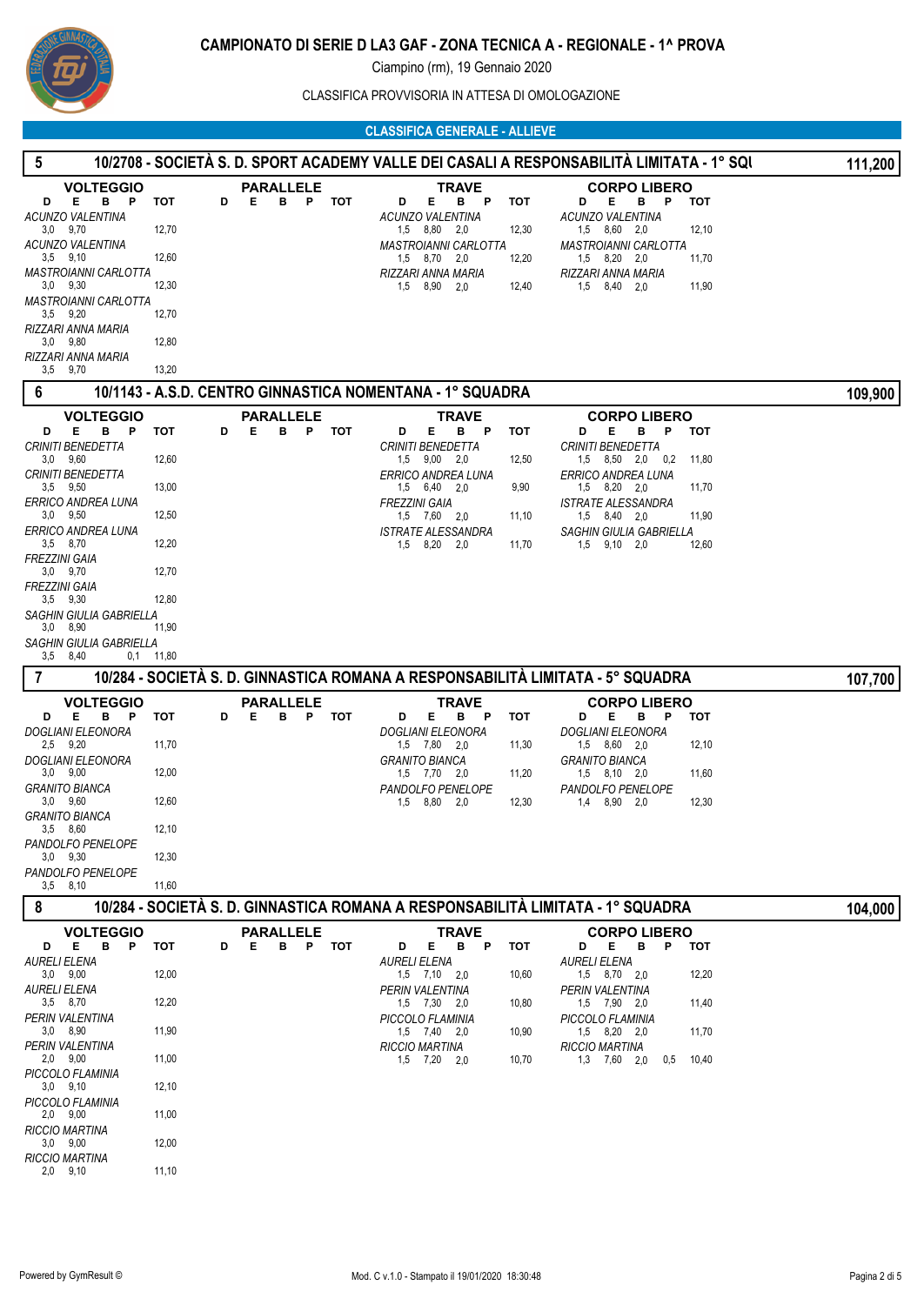

CLASSIFICA PROVVISORIA IN ATTESA DI OMOLOGAZIONE

## **CLASSIFICA GENERALE - ALLIEVE**

| 9                                                                                                                                                                                                                                                                                                                                                         |                                                                   |   |                            |   |       |                                                                                                                                                                                                                                                                          | <u> 10/284 - SOCIETÀ S. D. GINNASTICA ROMANA A RESPONSABILITÀ LIMITATA - 7º SQUADRA</u>                                                                                                                                         | 103,900                                 |
|-----------------------------------------------------------------------------------------------------------------------------------------------------------------------------------------------------------------------------------------------------------------------------------------------------------------------------------------------------------|-------------------------------------------------------------------|---|----------------------------|---|-------|--------------------------------------------------------------------------------------------------------------------------------------------------------------------------------------------------------------------------------------------------------------------------|---------------------------------------------------------------------------------------------------------------------------------------------------------------------------------------------------------------------------------|-----------------------------------------|
| <b>VOLTEGGIO</b><br>E.<br>B P<br>D<br><b>BELLARDONI MARGHERITA</b><br>2,5 7,80<br><b>BELLARDONI MARGHERITA</b><br>$3,0$ $8,80$<br><b>BUZI LUDOVICA</b><br>$3,0$ $9,00$<br><b>BUZI LUDOVICA</b><br>0.0 0.00<br><b>LOMBARDI ROSA</b><br>$3,0$ $9,00$<br>LOMBARDI ROSA<br>$3,5$ $8,30$<br>RAMACCIOTTI SOFIA PAOLA<br>$3.0$ $9.10$<br>RAMACCIOTTI SOFIA PAOLA | тот<br>10,30<br>11,80<br>12,00<br>0,00<br>12,00<br>11,80<br>12,10 | D | <b>PARALLELE</b><br>Е<br>в |   | P TOT | <b>TRAVE</b><br>Е.<br>в<br>$\mathsf{P}$<br>тот<br>D<br><b>BELLARDONI MARGHERITA</b><br>$1,5$ $7,10$ $2,0$<br>10,60<br><b>BUZI LUDOVICA</b><br>1,5 7,50 2,0<br>11,00<br><b>LOMBARDI ROSA</b><br>1,5 8,50 2,0<br>12,00<br>RAMACCIOTTI SOFIA PAOLA<br>1,5 7,80 2,0<br>11,30 | <b>CORPO LIBERO</b><br>Е<br>B.<br>P.<br>D<br><b>BELLARDONI MARGHERITA</b><br>$1,4$ $7,20$ $2,0$<br><b>BUZI LUDOVICA</b><br>1,5 7,60 2,0<br>LOMBARDI ROSA<br>$1,5$ $8,10$ $2,0$<br>RAMACCIOTTI SOFIA PAOLA<br>$1,5$ $7,30$ $2,0$ | тот<br>10,60<br>11,10<br>11,60<br>10,80 |
| $3,5$ $8,40$<br>10                                                                                                                                                                                                                                                                                                                                        | 11,90                                                             |   |                            |   |       |                                                                                                                                                                                                                                                                          | <u> 10/284 - SOCIETÀ S. D. GINNASTICA ROMANA A RESPONSABILITÀ LIMITATA - 6º SQUADRA</u>                                                                                                                                         | 102,600                                 |
| <b>VOLTEGGIO</b><br>B <sub>P</sub><br>D<br>Е.<br><b>LEONE GIULIA</b><br>2,5 9,50<br><b>LEONE GIULIA</b><br>$3,0$ $8,70$<br><i><b>LEPORALE AURORA</b></i><br>$2,0$ $9,10$<br><b>LEPORALE AURORA</b><br>2,5 8,90<br><b>RODI ALICE</b><br>2,5 8,70<br><b>RODI ALICE</b><br>$3,0$ $8,00$                                                                      | <b>TOT</b><br>12,00<br>11,70<br>11,10<br>11,40<br>11,20<br>11,00  | D | <b>PARALLELE</b><br>Е<br>в | P | тот   | <b>TRAVE</b><br>Е<br>в<br>P<br><b>TOT</b><br>D<br><b>LEONE GIULIA</b><br>1,5 8,90 2,0<br>12,40<br><b>LEPORALE AURORA</b><br>11,80<br>1,5 8,30<br>2,0<br><b>RODI ALICE</b><br>$1,4$ 7,00<br>10,40<br>2,0                                                                  | <b>CORPO LIBERO</b><br>D<br>Е<br>в<br>P<br><b>LEONE GIULIA</b><br>1,4 7,90 2,0<br><b>LEPORALE AURORA</b><br>1,5 7,40<br>2,0<br><b>RODI ALICE</b><br>$1,5$ $7,70$ $2,0$                                                          | <b>TOT</b><br>11,30<br>10,90<br>11,20   |
| 11                                                                                                                                                                                                                                                                                                                                                        |                                                                   |   |                            |   |       |                                                                                                                                                                                                                                                                          | 10/284 - SOCIETÀ S. D. GINNASTICA ROMANA A RESPONSABILITÀ LIMITATA - 2º SQUADRA                                                                                                                                                 | 100,200                                 |
| <b>VOLTEGGIO</b><br>Е.<br>в<br>P.<br>D<br><b>MARCANO ALESSANDRA</b><br>1,5 8,70<br>MARCANO ALESSANDRA<br>$2,0$ $8,50$<br><b>MASTRILLO AGNESE</b><br>$3.0\quad 8.70$                                                                                                                                                                                       | тот<br>10,20<br>10,50<br>11,70                                    | D | <b>PARALLELE</b><br>Е<br>в |   | P TOT | TRAVE<br>Е.<br>в<br>P<br>тот<br>D<br>MARCANO ALESSANDRA<br>1,4 6,70 2,0<br>10,10<br><b>MASTRILLO AGNESE</b><br>$1,5$ $8,00$ $2,0$<br>11,50<br>SBISÀ LUDOVICA<br>1,5 7,90<br>11,40<br>2,0                                                                                 | <b>CORPO LIBERO</b><br>Е<br>в<br>P<br>D<br>MARCANO ALESSANDRA<br>$1,4$ $7,40$ $2,0$<br><b>MASTRILLO AGNESE</b><br>1,5 7,60 2,0<br>SBISÀ LUDOVICA<br>1,4 7,50<br>2.0                                                             | тот<br>10,80<br>11,10<br>10,90          |
| <b>MASTRILLO AGNESE</b><br>$2,0$ $8,90$<br>SBISÁ LUDOVICA<br>$3,0$ $9,20$<br>SBISÁ LUDOVICA<br>$2,0$ $8,80$                                                                                                                                                                                                                                               | 10,90<br>12,20<br>10.80                                           |   |                            |   |       |                                                                                                                                                                                                                                                                          |                                                                                                                                                                                                                                 |                                         |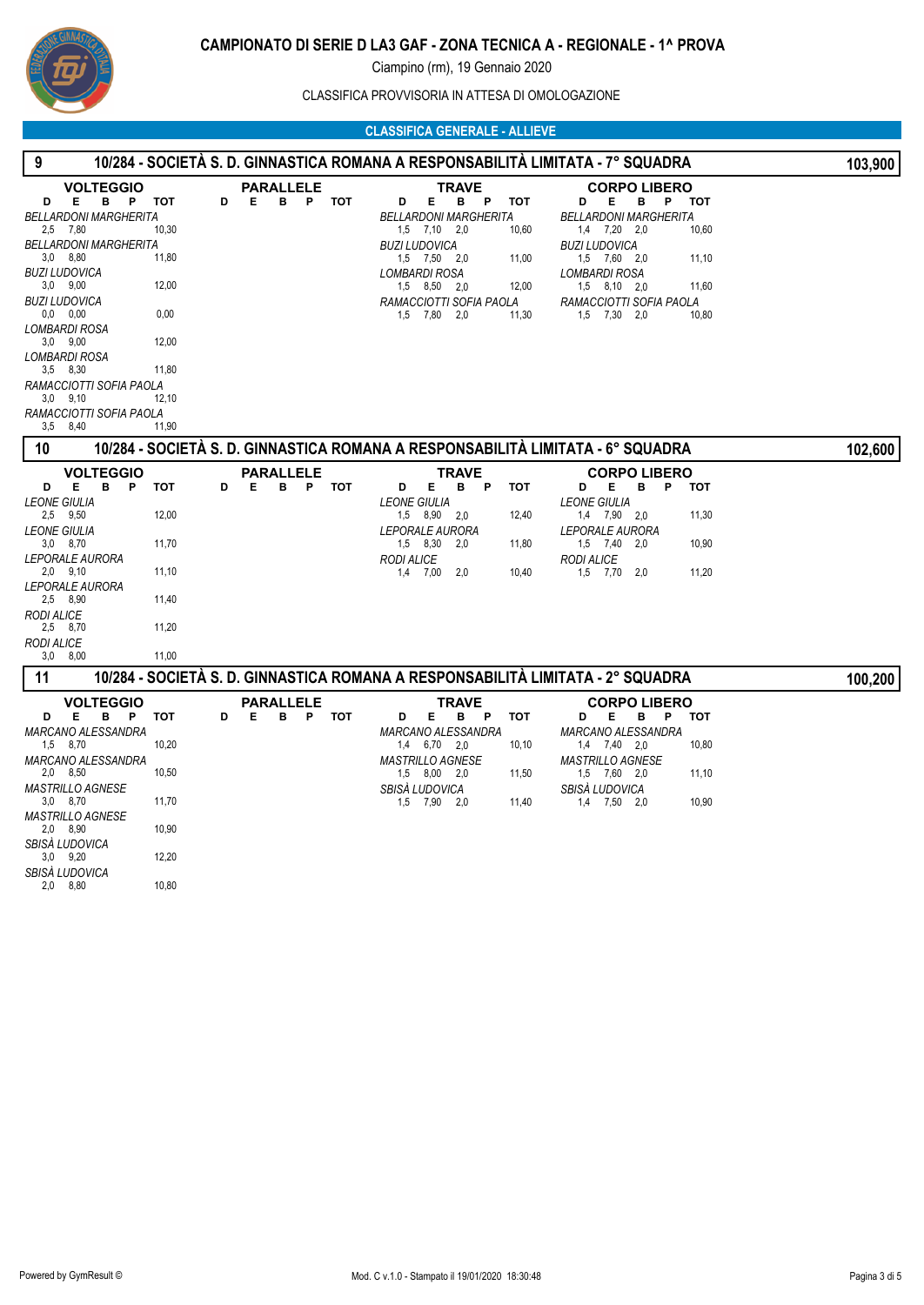

CLASSIFICA PROVVISORIA IN ATTESA DI OMOLOGAZIONE

#### **CLASSIFICA GENERALE - JUNIOR E SENIOR**

| -1                                                                                                                                                                                                                                                                                                                                                                                                |                                                                                           |                                                                                                                                                     | 10/280 - S.S. LAZIO GINNASTICA FLAMINIO A.S.D. - 2° SQUADRA                                                                                                                                                                                                                                                                    |                                                                                                                                                                                                                                                                            | 111,800 |
|---------------------------------------------------------------------------------------------------------------------------------------------------------------------------------------------------------------------------------------------------------------------------------------------------------------------------------------------------------------------------------------------------|-------------------------------------------------------------------------------------------|-----------------------------------------------------------------------------------------------------------------------------------------------------|--------------------------------------------------------------------------------------------------------------------------------------------------------------------------------------------------------------------------------------------------------------------------------------------------------------------------------|----------------------------------------------------------------------------------------------------------------------------------------------------------------------------------------------------------------------------------------------------------------------------|---------|
| <b>VOLTEGGIO</b><br>Е<br>B<br>P<br>D<br><b>GIRAUDI ELEONORA</b><br>$3,0$ $9,40$<br><b>GIRAUDI ELEONORA</b><br>$3,5$ $8,90$<br>PALMAS MARTINA<br>$3,0$ $9,50$<br>PALMAS MARTINA<br>3,5 8,70<br>PALMAS VANESSA<br>$3.0$ $9.50$<br>PALMAS VANESSA<br>$3,5$ $9,10$<br><b>SCAGLIOLA VITTORIA</b><br>$3,0$ $9,60$<br>SCAGLIOLA VITTORIA<br>$3,5$ $9,20$<br>$\overline{2}$<br><b>VOLTEGGIO</b><br>Е<br>P | тот<br>12,40<br>12,40<br>12,50<br>12,20<br>12,50<br>12,60<br>12,60<br>12,70<br><b>TOT</b> | <b>PARALLELE</b><br><b>TOT</b><br>D<br>Е<br>в<br>P<br>10/3210 - A.S.D. VIGOR GYMNASIA - 3° SQUADRA<br><b>PARALLELE</b><br>Е<br>P<br><b>TOT</b><br>D | TRAVE<br>Е<br>D<br>B.<br>P<br><b>TOT</b><br><b>GIRAUDI ELEONORA</b><br>1,5 7,50<br>2,0<br>11,00<br><b>PALMAS MARTINA</b><br>1,5 9,10<br>2,0<br>12,60<br>PALMAS VANESSA<br>1,5 9,00 2,0<br>12,50<br><b>SCAGLIOLA VITTORIA</b><br>$1,5$ $9,00$ $2,0$<br>12,50<br><b>TRAVE</b><br>P                                               | <b>CORPO LIBERO</b><br>Е<br>D<br>в<br>P<br>тот<br>GIRAUDI ELEONORA<br>1,5 8,40 2,0<br>11,90<br>PALMAS MARTINA<br>11,70<br>1.5 8.20 2.0<br>PALMAS VANESSA<br>1,5 8,50 2,0<br>12,00<br><b>SCAGLIOLA VITTORIA</b><br>$9,00$ 2,0<br>12,50<br>1,5<br><b>CORPO LIBERO</b><br>Е   | 109,900 |
| в<br>D<br><b>ECHER ELENA</b><br>$3,5$ $8,50$<br><b>ECHER ELENA</b><br>$3,0$ $9,40$<br><b>SALAMONI ILARIA</b><br>$3.5$ $8.60$<br>SALAMONI ILARIA<br>$3,0$ $9,50$<br>SIBILIA VIOLA<br>$3,5$ $9,00$<br>SIBILIA VIOLA<br>$3,0$ $9,20$<br>3                                                                                                                                                            | 12,00<br>12,40<br>12,10<br>12,50<br>12,50<br>12,20                                        | в<br>10/2928 - A.S.D. VERTIGO ROMA! - 2° SQUADRA                                                                                                    | Е<br>в<br><b>TOT</b><br>D<br>ECHER ELENA<br>11,30<br>1,5 7,80 2,0<br><b>SALAMONI ILARIA</b><br>1,5 9,20<br>12,70<br>2,0<br>SIBILIA VIOLA<br>$1,5$ 9,00<br>12,50<br>2,0                                                                                                                                                         | D<br>в<br>Ρ<br>тот<br><b>ECHER ELENA</b><br>12,10<br>1,5 8,60 2,0<br><b>SALAMONI ILARIA</b><br>1,5 8,50 2,0<br>12,00<br>SIBILIA VIOLA<br>11,90<br>1,5<br>8,40<br>2,0                                                                                                       |         |
| <b>VOLTEGGIO</b><br>в<br>E<br>P<br>D<br>FAZZARI LINDA MARIA<br>$3,0$ $9,50$<br><b>FAZZARI LINDA MARIA</b><br>$3,5$ $9,10$<br><b>MAZZINI GLORIA</b><br>$3,0$ $9,30$<br><b>MAZZINI GLORIA</b><br>$3,5$ $8,80$<br>PIOVAN VERONICA<br>$3.0$ $9.60$<br><b>PIOVAN VERONICA</b><br>$3,5$ $9,00$<br><b>TIZI LUDOVICA</b><br>$3,0$ $9,70$<br><b>TIZI LUDOVICA</b><br>3,5 8,70                              | тот<br>12,50<br>12,60<br>12,30<br>12,30<br>12,60<br>12,50<br>12,70<br>12,20               | <b>PARALLELE</b><br>P<br><b>TOT</b><br>D<br>Е<br>в                                                                                                  | TRAVE<br>Е<br>в<br>D<br>P<br>тот<br>D'ANTONI DI CARLO ELISA<br>1,5 8,90 2,0<br>12,40<br>FAZZARI LINDA MARIA<br>$1,5$ $7,70$ $2,0$<br>11,20<br><b>MAZZINI GLORIA</b><br>1,5 8,40 2,0<br>11,90<br>PIOVAN VERONICA<br>1,5 7,60 2,0<br>11,10                                                                                       | <b>CORPO LIBERO</b><br>Е<br>в<br>P<br>D<br>тот<br>D'ANTONI DI CARLO ELISA<br>1,5 8,20 2,0<br>11,70<br><b>MAZZINI GLORIA</b><br>$1,5$ $9,20$ $2,0$<br>12,70<br><b>PIOVAN VERONICA</b><br>11,60<br>$1,5$ $8,10$ $2,0$<br><b>TIZI LUDOVICA</b><br>11,80<br>$1,5$ $8,30$ $2,0$ | 109,600 |
| $\boldsymbol{4}$<br><b>VOLTEGGIO</b><br>E.<br>B<br>P<br>D<br><b>BIAGINI IRENE</b><br>$3,0$ $9,10$<br><b>BIAGINI IRENE</b><br>$3,5$ $8,40$<br>CORRADO SARA<br>$3,0$ $8,50$<br>CORRADO SARA<br>$2,0$ $9,00$<br>PASCUZZO GIULIA<br>$3,0$ $8,80$<br>PASCUZZO GIULIA<br>$2,0$ $9,20$<br>SCANDURRA DI EPIRO LETIZIA<br>$3,0$ $9,00$<br>SCANDURRA DI EPIRO LETIZIA<br>3,5 8,30                           | тот<br>12,10<br>11,90<br>11,50<br>11,00<br>11,80<br>11,20<br>12,00<br>11,80               | <b>PARALLELE</b><br>B P<br><b>TOT</b><br>D<br>Е                                                                                                     | 10/284 - SOCIETÀ S. D. GINNASTICA ROMANA A RESPONSABILITÀ LIMITATA - 3° SQUADRA<br><b>TRAVE</b><br>Е<br>B.<br>D<br>P<br>тот<br><b>BIAGINI IRENE</b><br>11,50<br>$1,5$ $8,00$ $2,0$<br>CORRADO SARA<br>1,5 7,30 2,0<br>10,80<br>PASCUZZO GIULIA<br>1,5 7,20 2,0<br>10,70<br>SCANDURRA DI EPIRO LETIZIA<br>1,5 8,40 2,0<br>11,90 | <b>CORPO LIBERO</b><br>D<br>Е.<br>в<br>P<br>тот<br><b>BIAGINI IRENE</b><br>11,70<br>$1,5$ $8,20$ $2,0$<br>CORRADO SARA<br>1,4 8,40 2,0<br>11,80<br>PASCUZZO GIULIA<br>11,60<br>$1,5$ $8,10$ $2,0$<br>SCANDURRA DI EPIRO LETIZIA<br>1,5 7,80 2,0<br>11,30                   | 105,200 |